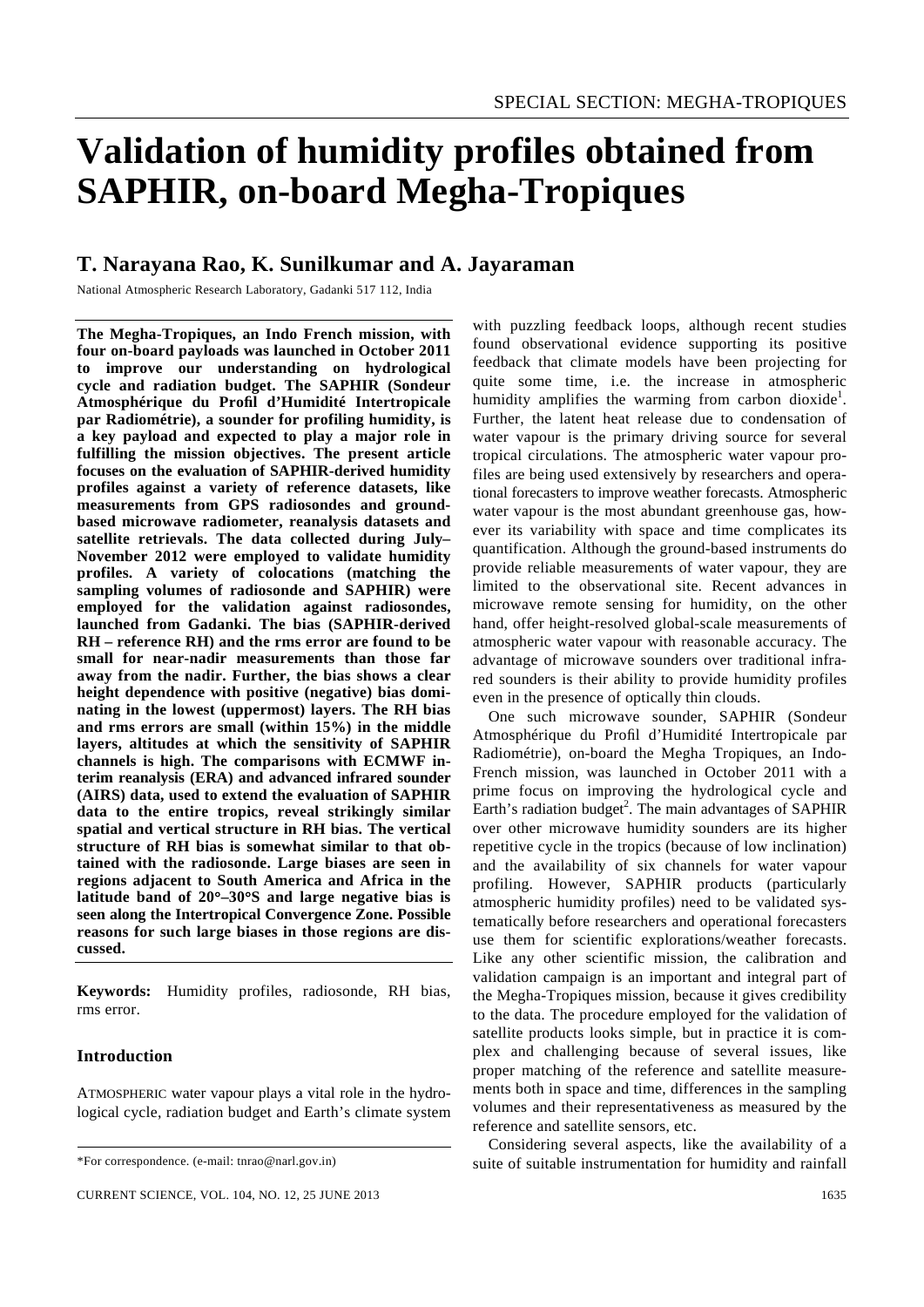measurements, relevant scientific potency and higher repetivity of measurements at  $\sim 13^{\circ} - 14^{\circ}$ N, the National Atmospheric Research Laboratory (NARL), Gadanki (13.45°N, 79.18°E) was identified as a super validation site for evaluating the Megha-Tropiques products. The main objective of this article is to validate SAPHIRderived atmospheric humidity profiles against a variety of collocated reference datasets available at Gadanki. The reference datasets for atmospheric humidity include measurements from radiosondes, a microwave radiometer, reanalysis datasets and measurements from other satellite humidity sounders. ECMWF interim reanalysis (hereafter  $ERA$ )<sup>3</sup> and Advanced Infrared Sounder/ Advanced Microwave Sounding Unit (AIRS/AMSU) suite on-board Aqua<sup>4</sup> data products were employed to extend the validation study to the entire tropics. However, more emphasis is laid on the validation results over Gadanki. Note that the relative humidity (RH) in some of the above reference datasets (like ERA and AIRS) is a derived product (not a direct measurement). However, RH in the above datasets is well validated with a variety of ground truths. Therefore, these datasets can serve as reference datasets for validation studies, particularly to study the spatial variability of RH biases over the entire globe.

# **Data and instrumentation**

SAPHIR is a cross-track scanning passive radiometer with six channels near the absorption band of water vapour at 183.3 GHz (see Table 1 for the frequencies and bandwidths of all channels of SAPHIR). It has a swath width of ~ 1700 km and a footprint size of 10 km at nadir. The availability of more (six in case of SAPHIR) channels, in comparison with the three usual channels employed by other microwave sounders like AMSU-B, improves the retrieval of RH in the entire troposphere. Simulations studies show that the scatter in the correlation between simulated and reference (radiosonde in this case) RH values reduced considerably with an increase in the correlation coefficient, when six channels were used instead of three5,6. The SAPHIR provides layer-averaged RH values in six pressure layers (1000–850, 850–700, 700–550, 550–400, 400–250 and 250–100 hPa). The SAPHIR RH

**Table 1.** Specifications of SAPHIR microwave sounder

| Channel<br>no. | Centre<br>frequency (GHz) | Max. Passband<br>(MHz) | Polarization |
|----------------|---------------------------|------------------------|--------------|
| $\mathbf{1}$   | $183.31 \pm 0.2$          | 200                    | н            |
| $\overline{2}$ | $183.31 \pm 1.1$          | 350                    | Н            |
| 3              | $183.31 \pm 2.8$          | 500                    | Н            |
| $\overline{4}$ | $183.31 \pm 4.2$          | 700                    | Н            |
| 5              | $183.31 \pm 6.8$          | 1200                   | Н            |
| 6              | $183.31 \pm 11.0$         | 2000                   | н            |

profiles (version 2) were obtained from MOSDAC website (www.mosdav.gov.in). The operational algorithm for the retrieval of RH is described in ref. 6. They developed an optimum relationship between the layer averaged RH and brightness temperatures using simulated atmospheric state variables and brightness temperatures obtained from a radiative transfer model. For the present validation study, RH profiles during 7 July 2012–25 November 2012 were employed. The above period is chosen for two reasons. (1) The SAPHIR RH profiles were available only from 7 July 2012. (2) The Meisei radiosonde data at Gadanki were available only up to 25 November 2012. As we wanted to perform the analysis with the same type of sonde (read Meisei), we restricted our analysis to the above period. For the sake of uniformity, other comparisons (with ERA and AIRS) were also confined to the above period. However, to check the consistency in the bias estimations, data collected during a different timeperiod (December 2012–January 2013) were employed.

 NARL has two dedicated instruments for humidity profiling: Meisei GPS radiosonde (RS-06G) and a hyper spectral microwave radiometer (MP3000A by Radiometrics). NARL launches radiosondes regularly at  $\sim$  12 UT (17 : 30 LT) to support its scientific activities. In addition, few radiosondes were launched to coincide (in time) with satellite overpass close to Gadanki. A total of 48 coincident (defined later in this section) sonde profiles were selected for comparison. The specified accuracy of radiosonde RH sensor is 2%; however, in reality it may increase due to several error sources such as time-lag error and radiation correction error<sup> $7-9$ </sup>. Note that several improvements have been made to the Meisei RS-06G temperature and humidity sensors and packaging unit<sup>10</sup>. In spite of these improvements in sensors, a recent WMO campaign on inter-comparison of high-quality radiosonde systems revealed that the above sensors are still having significant bias in the upper troposphere and above<sup>11</sup>. This bias is found to be larger during daytime, indicating an insufficient treatment to radiation errors. The spatial resolution of Meisei radiosonde is quite high (1 Hz). These high-resolution measurements were averaged to match the resolution of SAPHIR. The radiosonde data corresponding to SAPHIR pressure layers (i.e. 1000–850, 850–700, etc.) were averaged with equal weightage to the data at all heights within each layer.

 The reanalysis datasets ingest a variety of measurements in their model and are often being considered as equivalent to observations. The reanalysis datasets are, therefore, considered as reference datasets for satellite data validation<sup>3,12</sup>. Although the present study primarily uses ERA (available at a resolution of  $0.75^{\circ} \times 0.75^{\circ}$ ) humidity product for validation, NCEP and MERRA reanalysis datasets, interpolated to Gadanki location, were also employed. The spatial resolutions of the above datasets vary from  $1.25^{\circ} \times 1.25^{\circ}$  (MERRA) to  $2.5^{\circ} \times 2.5^{\circ}$ (NCEP). The vertical resolution of the above datasets is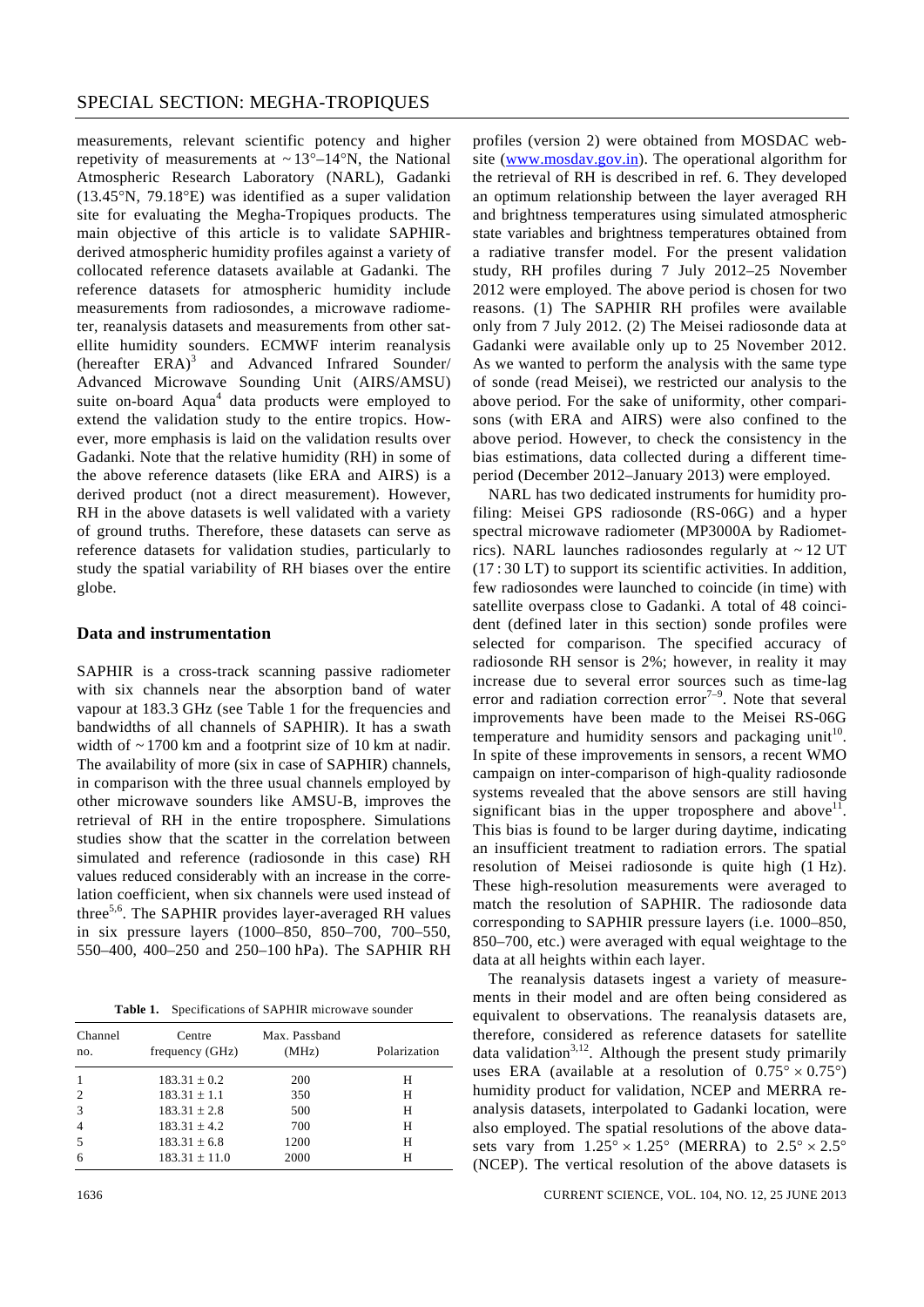also different, 27 (25) pressure levels between 1000 and 100 hPa for ERA (MERRA) and eight pressure levels for NCEP between 1000 and 300 hPa. Although these reanalysis datasets are available at six hourly intervals, only the data at two synoptic hours (00 and 12 UT) were employed here.

 The microwave radiometer (MP 3000) used here has been in operation at NARL since May 2011. The radiometer at Gadanki has 31 calibrated channels (17 in the frequency range 22–30 GHz and 14 in 51–58 GHz band) for measuring brightness temperatures. The calibrated brightness temperature accuracy is  $\sim 0.2$  K (ref. 13). It uses artificial neural network (ANN) (Stuttgart neural network simulator) to derive temperature and humidity profiles up to 10 km (7–8 km in the case of humidity) with reasonable accuracy. This instrument is capable of taking measurements in all directions (complete azimuth) and at different elevations. However, only three beam positions (zenith, north and south) are fixed for routine operations and the same are used in the present study.

 The AIRS-derived RH provides another means of validating SAPHIR products. AIRS-RH was validated extensively against several reference datasets<sup>4</sup>. The AIRS instrument suite provides RH at standard pressure levels (1000, 925, 850, 700, 600, 500, 400, 300, 250, 200, 150, 100, 70 and 50 hPa). It offers RH profiles to an accuracy of  $10\%$  ( $\sim$  50%) in 2 km layers in the lower troposphere (upper troposphere) $^{14}$ . For the present study, humidity data of Level 2 standard products (version 5) were employed $14$ .

 Ideally both reference sensor and SAPHIR should sample the same volume at the same time for better validation. Although such possibility exists, such stringent conditions reduce the data volume available for comparison. In the present study, we have considered satellite and reference profiles as coinciding, if the satellite data are available within 1 h from the reference measurement time (balloon launch time, synoptic hours for reanalysis data and AIRS overpass time). For spatial collocation, the SAPHIR data at pixels within  $\pm 0.1^{\circ}$  from the location of the layer averaged reference dataset were collected. Among these pixel data, the data corresponding to the pixel that is closest to the geographic location of the reference is used for the validation.

# **Results and discussion**

# *Validation against different 'reference datasets' at Gadanki*

In this section a variety of humidity measurements were used as reference to validate SAPHIR RH profiles at Gadanki. Figure 1 shows typical comparisons for two events (on 21 and 22 June 2012), where RH profiles derived from SAPHIR, radiosonde, radiometer and ERA, NCEP and MERRA reanalysis datasets were intercom-

CURRENT SCIENCE, VOL. 104, NO. 12, 25 JUNE 2013 1637

pared qualitatively at their original vertical resolution. Below 500 hPa, barring some heights, the agreement in RH as measured/estimated by different datasets is found to be reasonable with a difference < 20% between them. The agreement between the radiosonde-RH and SAPHIR-RH is good (within 20%) even above the 500 hPa level. However, the SAPHIR-derived RH deviates considerably from reanalysis datasets, particularly from ERA, above 500 hPa for the two events in Figure 1. To validate SAPHIR-RH quantitatively and to obtain robust bias estimates, data from several such collocations are congregated.

#### *Validation against radiosonde at Gadanki*

In spite of suffering with several, nevertheless, small and quantifiable error sources (see refs 7–9 for more details), the radiosonde still remains as one of the primary sources for obtaining vertical profiles of humidity. The major problem in utilizing the radiosonde for validating satellite products, such as RH by SAPHIR, is the mismatch in their sampling volumes. Further, the radiosonde drifts with horizontal wind by a few tens of kilometres (depending on wind speed) while ascending from the ground to 16 km. Therefore, earlier studies averaged the microwave sounder data over an area with a radius of 50 km centred on balloon launching location<sup>15,16</sup>. This approach is good when the atmosphere is homogeneous within 50 km. However, the standard deviation of brightness temperature within 50 km often exceeds 1 K and can be up to 4 K at times<sup>15</sup>. We, therefore, used pixel data for comparison.

 Figure 2 shows a variety of colocations employed in the present study. It is known from earlier studies that the



Figure 1. Comparison of SAPHIR (RH) against various ground truths (radiosonde – black solid line, radiometer – orange line with star, ERA – red square, NCEP – blue circle and MERRA – magenta star) at their original resolution over Gadanki on two typical days: (*a*) 21 July 2012 at 11 : 48 UT and (*b*) 22 July 2012 at 11 : 36 UT.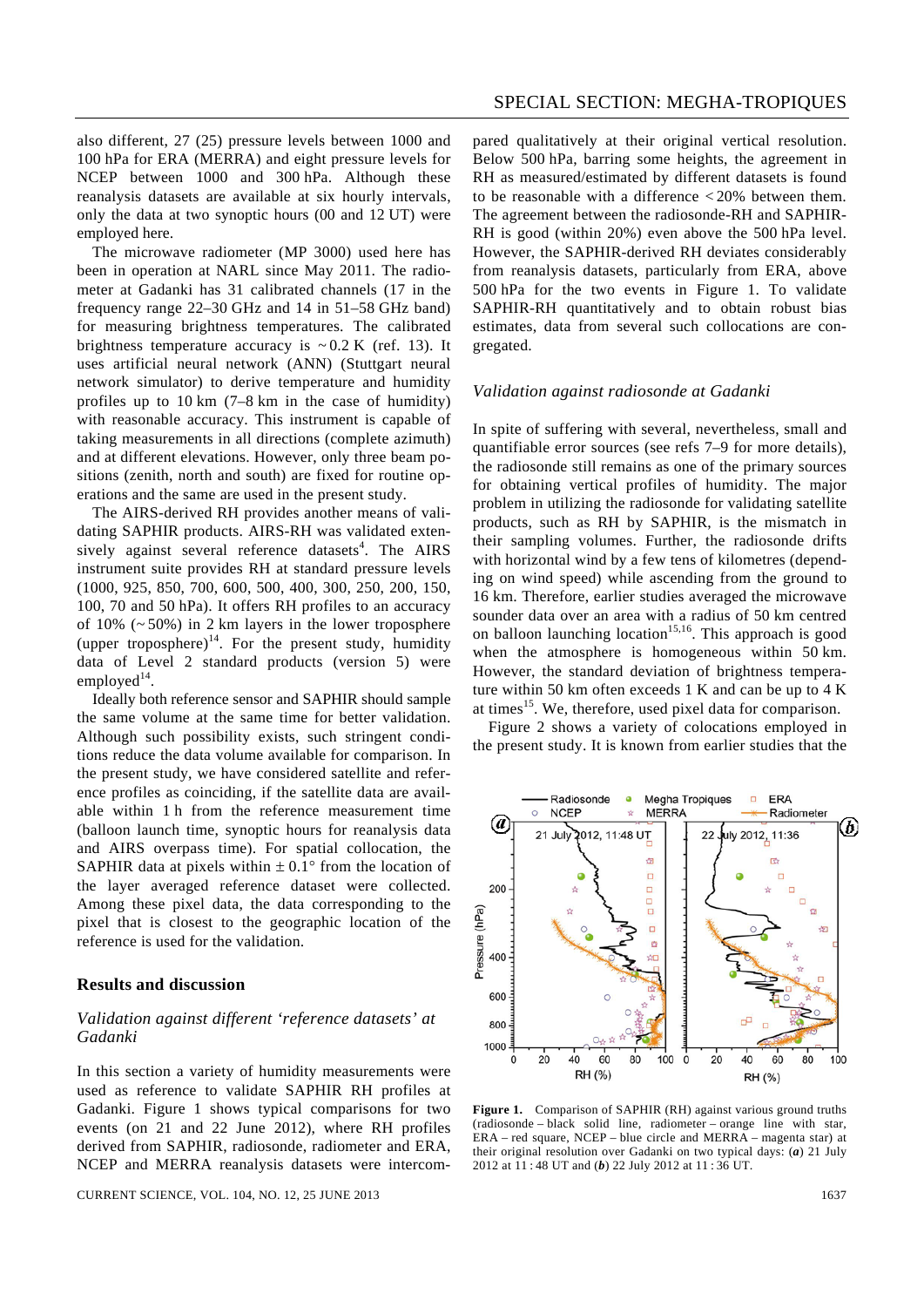off-nadir retrievals of RH can have larger errors than the near nadir retrievals (so-called limb effect). This is mainly due to the increase in the foot print of the satellite pixel and longer path length travelled by the radiation at higher off-zenith angles. To examine the limb effect, the data are segregated into two categories based on whether the satellite overpass is close to the sampling volume or not. If the sampling volume is within  $4^{\circ}$  (or  $\sim 400$  km;  $4^{\circ}-8^{\circ}$  (or  $400-800$  km)) from the overpass, then that measurement is considered as close to (away from) the nadir. Also as mentioned above, the balloon at times drifts far away from Gadanki. In the presence of strong humidity gradients, it is more meaningful to match the satellite pixel in which balloon exists, rather than the pixel corresponding to balloon-launching station.

 Figure 2 shows the box plot for RH bias values (SAPHIR retrieved RH – radiosonde measured RH) in different pressure layers for all combinations discussed above, i.e. Figure  $2a$ , the bias is estimated using RH data over Gadanki and Figure 2 *b*, the bias is estimated using RH data of pixel in which the drifted balloon exists. Further in both Figure  $2a$  and *b*, separate bias plots are shown for data close to the nadir (black) and away from the nadir (red). Clearly, irrespective of the collocation employed, it is found that the SAPHIR overestimates RH in the lowest layer with reference to radiosonde, whereas the agreement between them is reasonably good (within 15%) in the middle four layers. The bias in the uppermost layer is somewhat confusing and changes with the



**Figure 2.** Box plots for the biases and rms errors (solid lines) estimated using different colocation methods by SAPHIR and radiosondes, launched from Gadanki: (*a*) when the bias is estimated using the data over Gadanki location and (*b*) when the bias is estimated using the data at the drifting balloon location. In both plots, the black box corresponds to the data within 4° from the nadir and red box corresponds to the data within 4°–8° from the nadir.

method of collocation, probably due to the small sample of measurements employed here and large uncertainty in radiosonde measurements in the upper troposphere (radiation correction, etc.). Although not statistically significant, the mean biases are smaller in most of the pressure layers (in both Figure 1 *a* and *b*) when estimated using close-to-nadir measurements than away-from-nadir measurements. It is much more clearly seen in the corresponding root-mean-square (rms) error plots (solid lines), where the rms errors are larger for close-to-nadir than away-from-nadir measurements. Except for the lowest layer, the rms errors are well within 20%, indicating the retrievals are better than the expected accuracy of the sensor.

#### *Validation against ERA*

The spatial differences of the RH bias in six pressure layers, by taking ERA as reference dataset, are depicted in Figure 3. In general, the vertical variation of the bias is similar to that of the radiosonde in all regions, i.e. large and positive in the lowest two layers, large and negative in the uppermost layer and small in the middle three layers. The spatial variability of the bias is quite large, but the bias remained within 20% in most of the tropics, except for some regions in which it exceeds 40%. Large positive bias is seen over the oceans adjacent to large land mass (South America and Africa) in the southern hemisphere in the latitude band of 20°–30°. They are seen in the western flanks of those land regions. The reasons for the occurrence of such large biases in those regions are not immediately obvious. Several possibilities exist, from problems in the retrieval to geophysical reasons and to limb effect. These are basically dry regions in highpressure zones and are in the descending branch of Hadley cell. In the absence of large-scale ascent, the humidity is usually confined to the lowest part of the atmosphere. The atmosphere above this narrow, moist layer is generally dry. The occurrence of deep convective clouds is rare and low-level marine stratus clouds persist most of the time in these regions, for the reasons stated above. It is known from earlier studies that the microwave retrievals of RH suffer, particularly in the lowest layers, in regions that are dry and have large vertical gradients of RH. It is, therefore, important to understand the performance of the algorithm in those regions, whether it introduces a wet bias or a dry bias? Even if we assume any or all of the above factors, i.e. dry atmosphere, large gradients in RH, presence of low-level clouds, etc. do play a role in biasing the profile, then SAPHIR-derived RH should be underestimated, because the channels used in SAPHIR are weighted more in the middle and upper troposphere. The comparisons in Figure 3, however, show exactly the opposite feature, i.e. exhibiting large positive biases (SAPHIR overestimates RH) in the lowest two layers.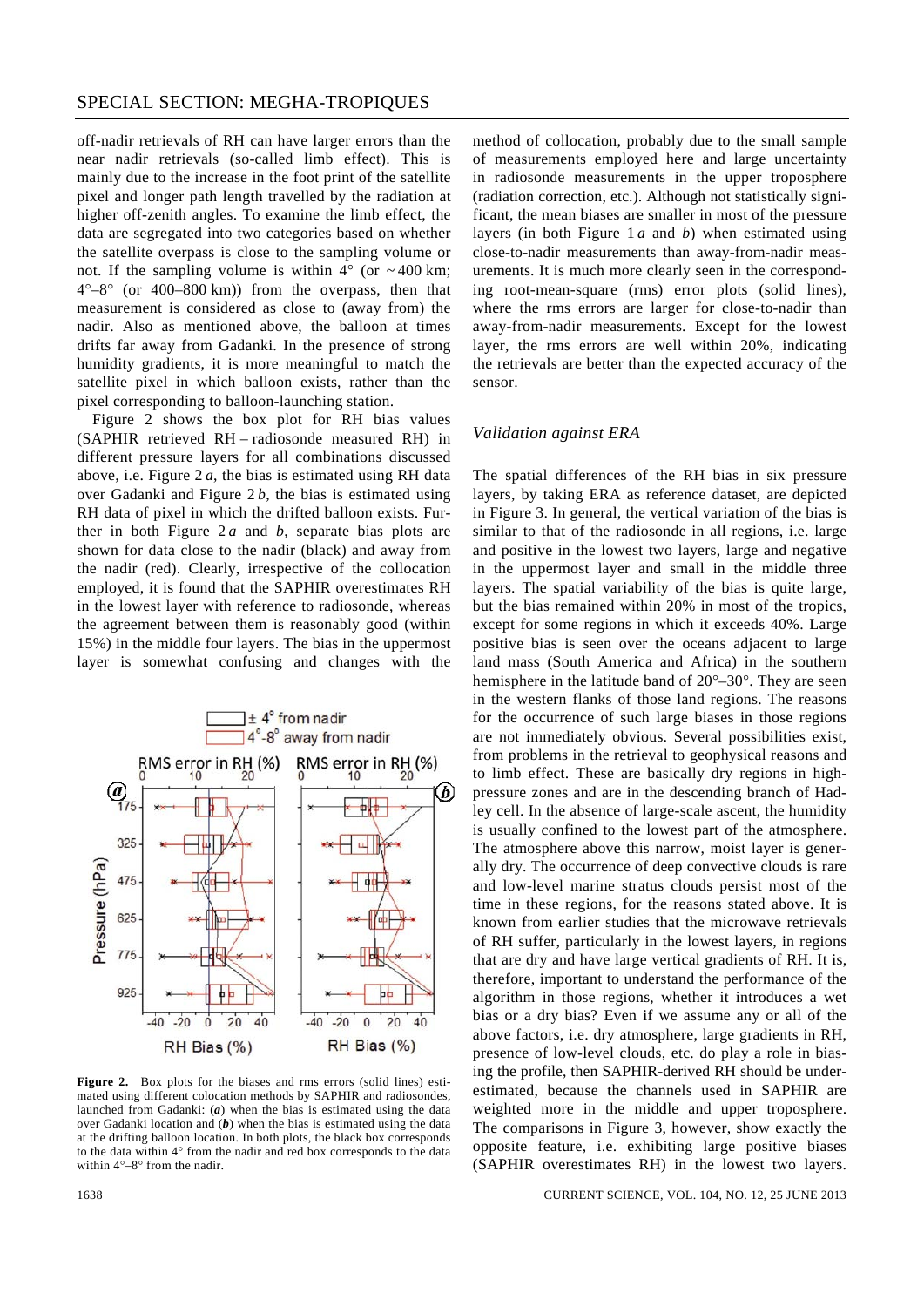# SPECIAL SECTION: MEGHA-TROPIQUES



Figure 3. Spatial and vertical distribution of mean RH bias (SAPHIR RH – ERA RH) estimated by considering the ERA data as ground truth.



**Figure 4.** Same as Figure 3, but for AIRS data as ground truth.

Further, the positive bias is much larger in magnitude and spread in the second layer than in the first layer. This needs to be further investigated, as we do not find any conclusive support to any of the above hypotheses. The other possibility is the limb effect as these large biases are seen in latitude bands between 20° and 30°. But the large bias is not seen in that entire band rather observed over oceans adjacent to the large land masses and also the biases are not that large in the same latitude belt in the northern hemisphere. It is therefore clear from the above discussion that the limb effect might be playing a role, but is certainly not the sole reason for the observed large bias.

 In contrast to the large positive biases discussed above, there are regions with large negative bias (i.e. SAPHIR underestimates the RH relative to ERA) and the magnitude of bias increases with altitude. These regions are observed in the wettest parts in the Intertropical Convergence Zone (ITCZ). Note that the mean biases estimated here include all types of data, i.e. data during clear sky and cloudy conditions, but excludes the deep convective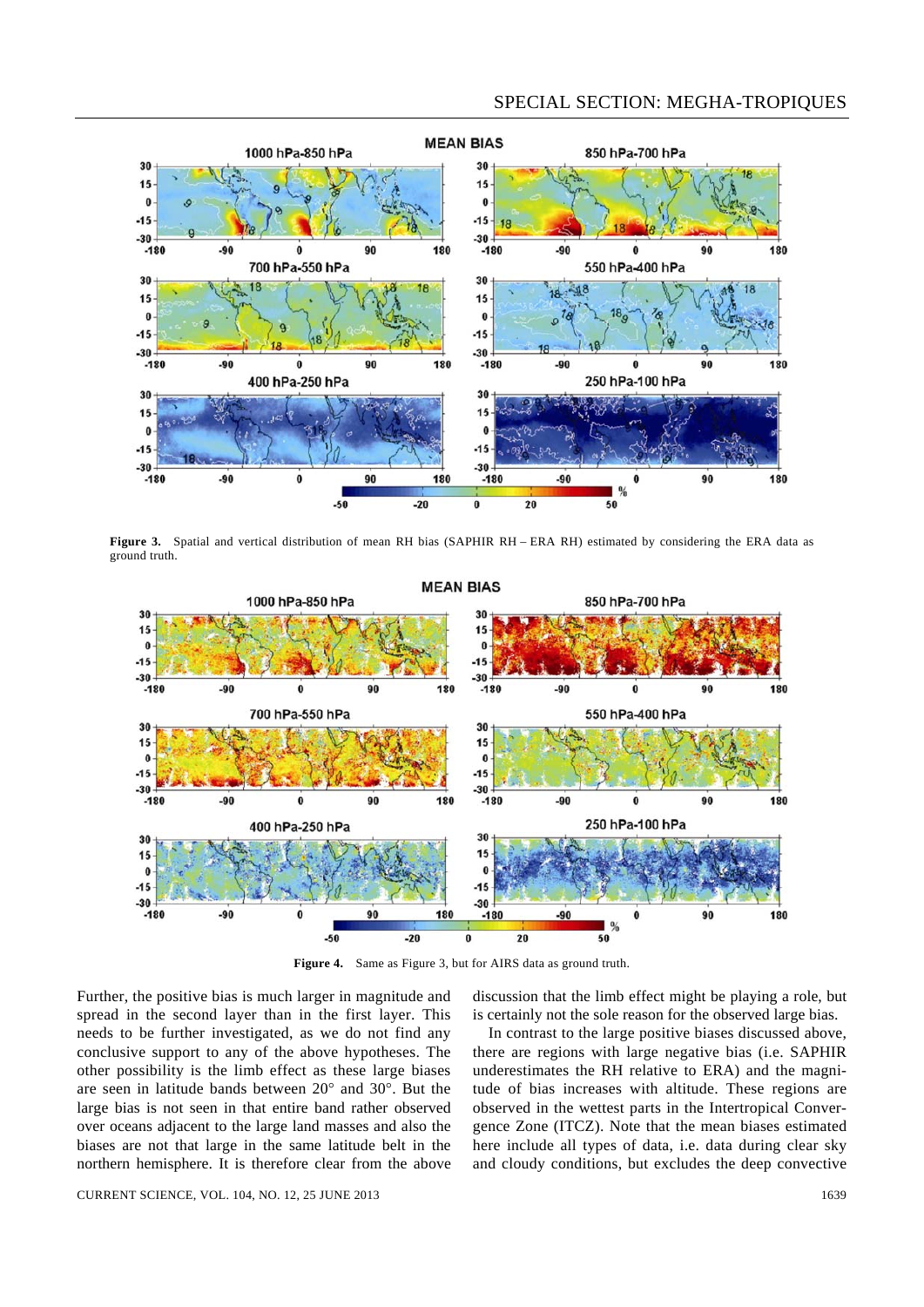# SPECIAL SECTION: MEGHA-TROPIQUES



**Figure 5.** Same as Figure 3 for (*a*) and Figure 4 for (*b*), but for a different time-period (i.e. during December 2012–January 2013).

systems. Therefore, it is possible that these estimates might have been biased by the measurements during cloudy conditions.

# *Validation against AIRS*

The AIRS water vapour profiles are validated and the error characteristics are well characterized. Therefore, these measurements provide another reference to validate

SAPHIR-RH over the entire tropics. In case of AIRS, retrieval of RH is possible only in cloud-free conditions. Therefore, the estimated bias represents the bias for cloud-free conditions.

 The spatial structure of the bias (Figure 4) is similar to that obtained by the ERA as reference dataset, albeit with different magnitude, large positive bias in the lowest three layers, negative bias in the uppermost layer and small bias in 550–400 hPa and 400–250 hPa layers. In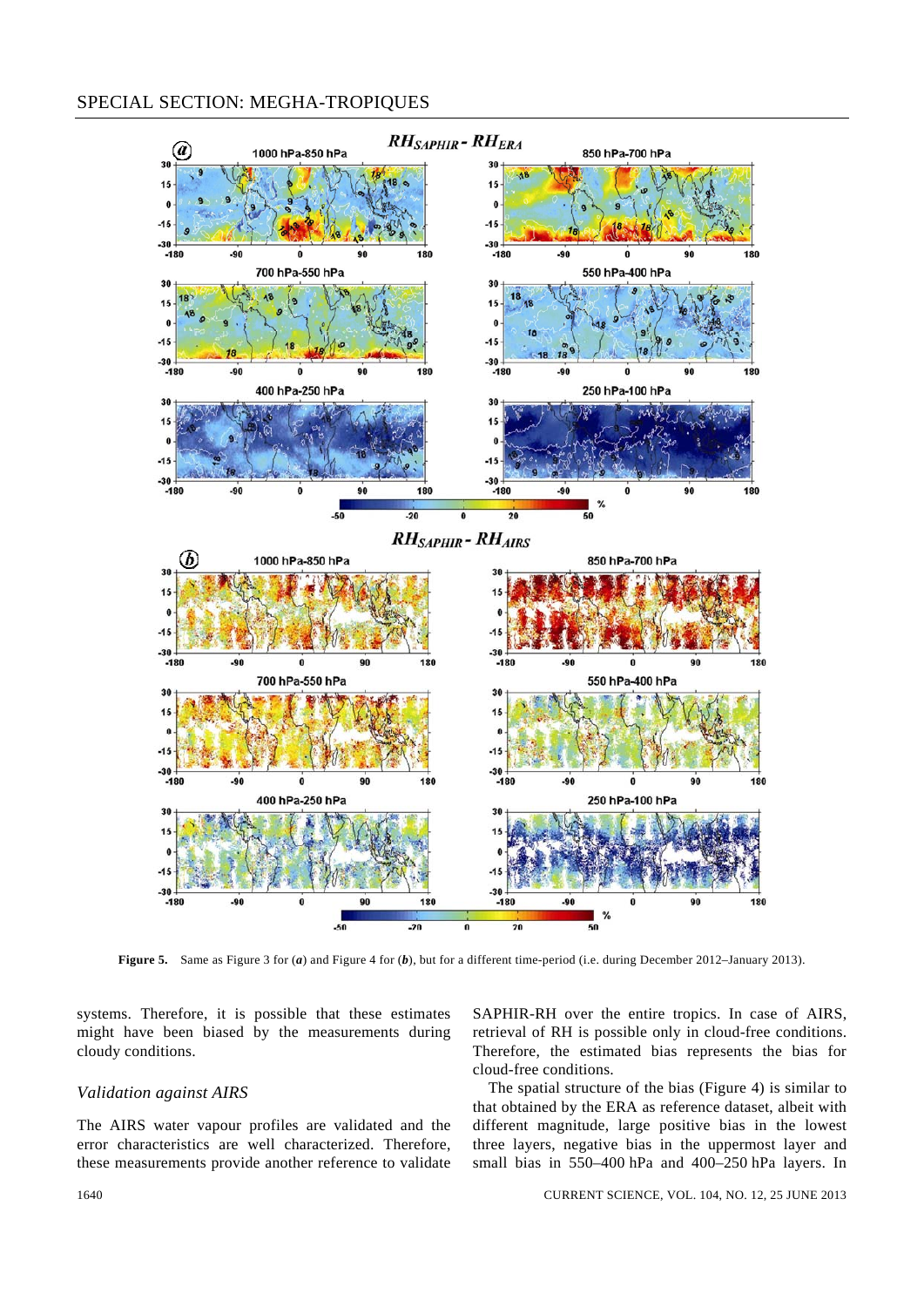general, the negative slope in the vertical variation in the bias (systematic variation in bias from positive to negative with height) is seen here also. Further, the regions with large positive bias (regions on the western flanks of South America and Africa) and negative bias (in the ITCZ) are also strikingly similar in both cases (ERA and AIRS as reference datasets). The only exception is that the large positive bias is confined to the lowest two layers when the bias is estimated with the ERA data, while it is extended to the third layer (700–550 hPa) with AIRS data.

#### *Consistency check*

To check whether or not the mean bias remains the same or changes with time, a different time period (December 2012–January 2013) was chosen and the mean RH bias estimated using two reference datasets, ERA and AIRS (Figure 5 *a* and *b* respectively). The vertical (positive bias at lower altitudes and negative bias at higher altitudes) and horizontal (large positive bias on the western flanks of South America and Africa and more negative bias along ITCZ) features in Figure 5 are strikingly similar to those seen in Figures 3 and 4. Here also, the bias is small in the middle layers. It is clear from the above discussion (and from Figures 3 to 5) that the estimated bias is not random, but real.

## **Conclusions and way forward**

A variety of *in situ* and remote-sensing techniques that measure atmospheric humidity are employed as reference datasets to validate SAPHIR-derived RH profiles. Comparison with radiosonde RH reveals that, overall, the MTderived RH is in good agreement with the radiosonde data (within  $\pm 20\%$ ), particularly in the middle layers, where the sensitivity of the radiometer channels peaks. The RH at lowest and highest heights shows relatively large deviations from the sonde data. The rms differences are better than 15% throughout the troposphere, except for the lowest and highest layers. Certainly the above numbers for bias and rms differences are better than the expected retrieval accuracy of 20%. Both the mean bias and rms errors are relatively small when they are estimated with the data within 4° from the nadir compared to estimates using the data within  $4^{\circ}-8^{\circ}$  from the nadir, indicating that the accuracy of measurements close to the nadir is better than for those far away from the nadir.

 The evaluation of SAPHIR is extended to the entire tropics by considering ERA and AIRS humidity profiles as reference datasets. The bias estimates with both references show strikingly similar vertical and spatial structure. The vertical structure, in both cases, is similar to that obtained by the radiosonde in all regions, i.e. large positive bias in the lowermost layer, large negative bias in the uppermost layer and small bias (within 20%) in the middle layers. Further, large biases are seen over the oceans adjacent (on the western flanks) to the large land masses (South America and Africa) in the latitude band of 20°–30°S with both reference datasets (Figures 3 and 4). Possible reasons for the large negative bias, including retrieval problem to geophysical, were discussed but without any firm conclusion. It seems to be an important issue and warrants further investigation.

 In summary, the height variable bias seems to be similar when SAPHIR-derived RH was compared with a variety of reference datasets and also consistent with time (Figure 5), indicating that this bias seems to be real and needs to be accounted somehow to improve RH estimates. The estimated biases presented here are preliminary in nature and a detailed validation campaign is being planned to obtain better bias estimates.

 The comparisons were made here to evaluate the final product, i.e. atmospheric humidity, which includes cumulative uncertainty in the measurement of brightness temperature and geophysical parameter retrieval algorithm. Since transforming atmospheric state parameters (temperature and humidity) to brightness temperature or radiance using radiative transfer models is somewhat easy and straightforward<sup>15</sup>, future comparisons can be made in radiance space. It facilitates evaluation of satellite radiance measurements and retrieval algorithms independently.

 A dedicated validation campaign is planned to further evaluate RH profiles, wherein the latest Meisei RS-11G GPS sondes will be launched coinciding the overpasses of MT (within 4° from Gadanki). A total of 180 sondes will be launched with a considerable fraction of these sondes are planned to be launched during night-time, to overcome some of the sonde radiation correction problems. Moradi *et al.*16 estimated that the bias (dry bias) due to solar heating over the tropics can be  $>16\%$ . Therefore, the above planned campaign with better ground truths (advanced sensors and known correction schemes for errors) is expected to quantify the RH bias in a better way.

- 4. Fetzer, E. L. *et al.*, AIRS/AMSU/HSB validation, *IEEE Trans. Geosci. Remote Sensing*, 2003, **41**, 418–431.
- 5. Brogniez, H., Kirstetter, P.-E. and Eymard, L., Expected improvements in the atmospheric humidity profile retrieval using the Megha-Tropiques microwave payload. *Q. J. R. Meteorol. Soc*., 2012; doi: 10/1002/qj.1869.
- 6. Gohil, B. S., Gairola, R. M., Mathur, A. K., Varma, A. K., Mahesh, C., Gangwar, R. K. and Pal, P. K., Algorithms for retrieving geophysical parameters from the MADRAS and SAPHIR

<sup>1.</sup> Dessler, A. E., Zhang, Z. and Yang, P., The water-vapour climate feedback inferred from climate fluctuations, 2003–2008. *Geophys. Res. Lett*., 2008, **35**, L20704; doi: 10.1029/2008GL035333.

<sup>2.</sup> Roca, R. *et al.*, Overview of the Megha-Tropiques mission. *Q. J. R. Meteorol. Soc.*, 2012 (under review).

<sup>3.</sup> Dee, D. P. *et al.*, The ERA-interim reanalysis: configuration and performance of the data assimilation system. *Q. J. R. Meteorol. Soc*., 2011, **137**, 553–597.